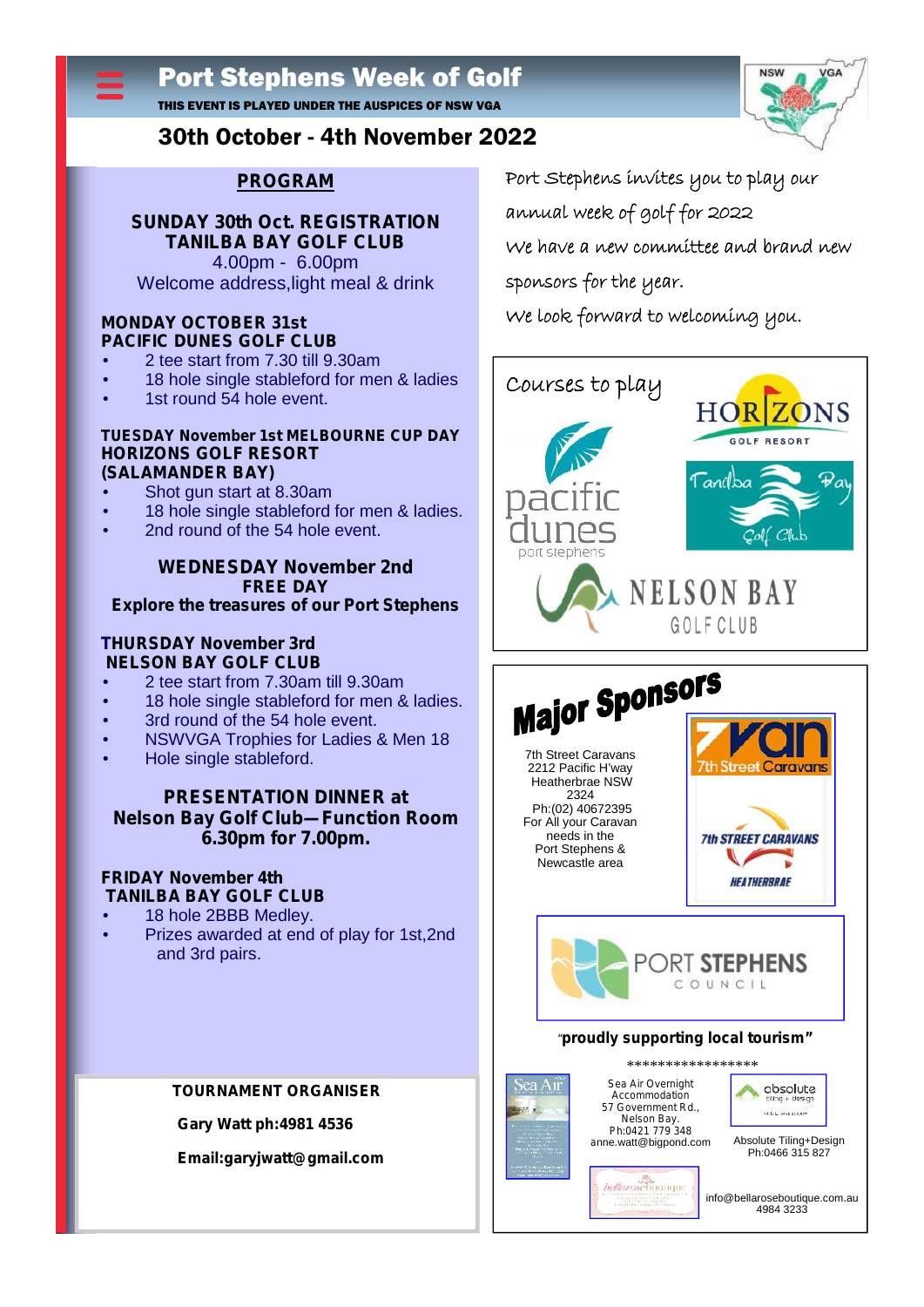## **PORT STEPHENS VETERAN GOLFERS WEEK OF GOLF 2022**

## **CONDITIONS OF ENTRY**

- 1. In accordance with new NSW VGA rules it is now a condition of entry into our Week of Golf that each players name must be registered on the NSW VGA members register or have proof of veterans membership or be prepared to join NSW VGA at a cost of \$5 pp prior to commencement of play. ALL INTERSTATE PLAYERS & MEMBERS OF VWGA MUST NOW JOIN NSWVGA
- 2. Golflink or current handicap cards and Veteran Golfers membership proof must be available for inspection at registration or first game. Handicaps are taken from Golflink.
- 3. The Rules of Golf and all local rules will apply.
- 4. Competitors must report to the Starters 30minutes before Tee Off time.
- 5. A competitor may win only one major trophy as directed by the NSWVGA (2BBB excluded). Prizes will be available for collection at the Presentation Dinner except for the 2BBB **Medley**

Which will be available at Tanilba Bay Golf Club after the match, unclaimed prizes will be mailed except for NTP wine.

- 6. Tied events will be decided on a countback system.
- 7. Playing partners may be varied if deemed necessary.<br>8. It is the responsibility of all competitors to ensure that
- It is the responsibility of all competitors to ensure that he/she has the necessary personal liability insurance cover against injury or damage to property.
- 9. In all matters, decisions by the Management Committee are final.
- 10. Please advise any changes to your postal/email address/Golflink No's prior to 30/09/22
- 11. Handicap limits: MEN 36 LADIES 45 Handicap limits for the three divisions will be decided by the Committee.
- 12. Receipt of entries will be acknowledged promptly and players will be notified of the draw mid September for the first revision and again in early October for the final draw.
- 13. **If no email address please provide 2 self addressed stamped envelopes.**
- Soft sprigs only allowed on all courses. No denim clothing of any kind at the courses and shirts must have collars.
- 15. In individual events prizes are Winner and Runner up in 3 divisions, NTP and ball prizes. A competitor can only win one major prize being, first in any division, first in VGA shield and winner of the 54 Hole event.
- 16. The VGA Shield competition will consist of a 36 Hole event on Day 1 & 2,prizes will be awarded for winners and Runners up for Lady and Man.
- 17. In the 54 Hole events prizes will be awarded to the Ladies & Man Winner.<br>18. Private motorised Carts or Bikes only allowed at Tanilba Bay Golf Course.
- 18. Private motorised Carts or Bikes only allowed at Tanilba Bay Golf Course.<br>19. Refunds will be decided on an individual basis at the discretion of the comi
- 19. Refunds will be decided on an individual basis at the discretion of the committee.
- It should be noted that the tournament committee, sponsors, golf club and suppliers accept no liability for property loss, damages, injury or death incurred or arising out of any aspect of this tournament.
- 21. Players entering this event do so at their own risk.

## **BOOK CARTS DIRECTLY FROM PRO SHOPS**

| Tanilba Bay, Lemon Tree Passage Rd, Tanilba Bay    | 02 4982 3800 |
|----------------------------------------------------|--------------|
| Nelson Bay Golf Club, Dowling Street, Nelson Bay   | 02 4981 1132 |
| Horizons Golf Club, Horizons Drive, Salamander Bay | 02 4982 0474 |
| Pacific Dunes Golf Club, Medowie                   | 02 4916 0500 |